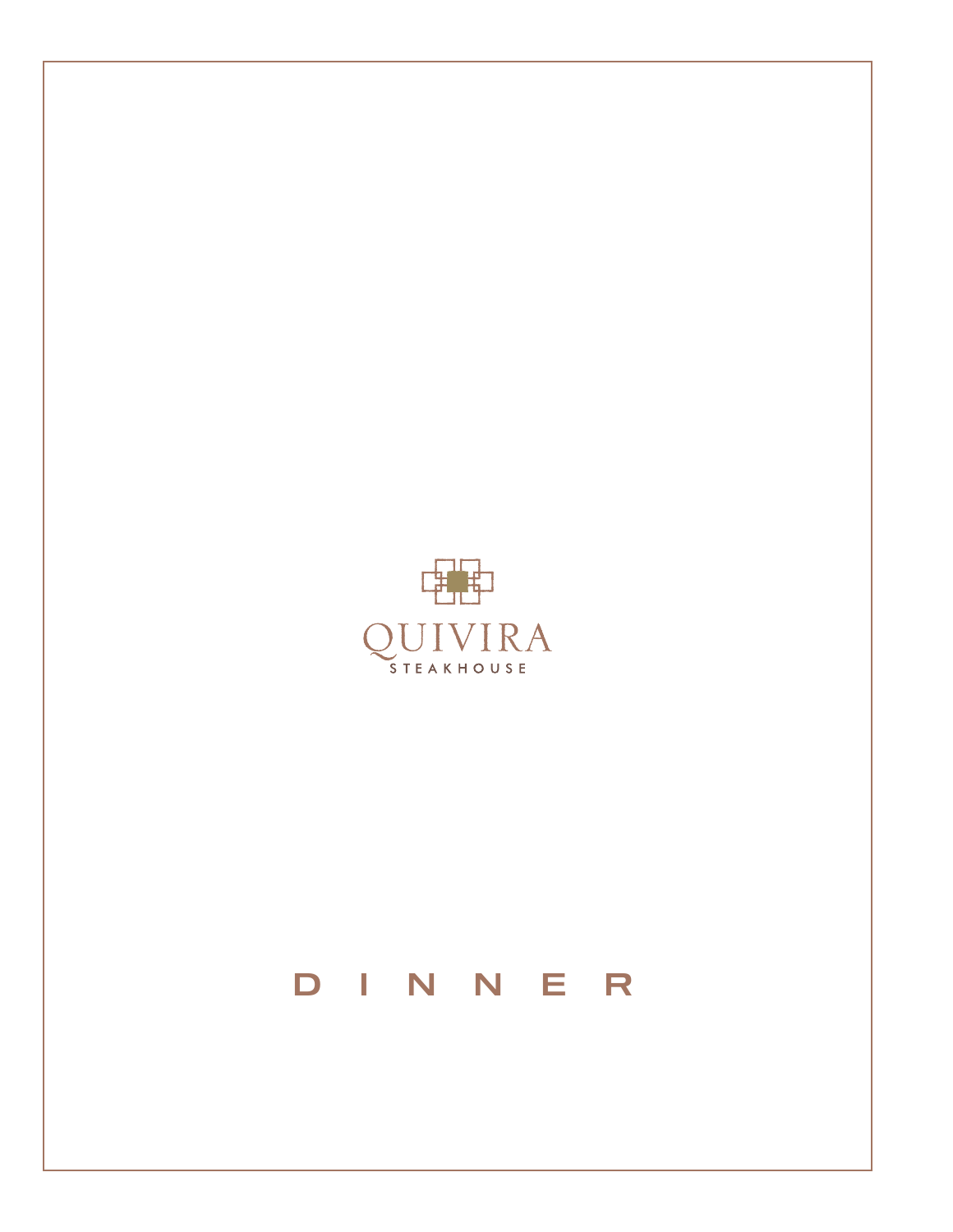

## APPETIZERS

San Carlos deep fried calamari dressed in a creamy smoked jalapeño pepper

Smoked brisket patties with gouda cheese on arugula salad and spicy dressing

Crab cake with panko and lemon zest accompanied by mixed lettuce and seafood and chipotle dressing

Beef fillet tartar, red onion, black olive, parsley, Dijon mustard served with slices of campagne bread and truffle oil

Slices of tuna wrapped in smoked bacon, glazed with pineapple and ginger sauce, served with pickled cucumber, fried carrot and grilled avocado slices.

#### SOUPS & CREAMS

Clam chowder with homemade smoked bacon, potato, celery and chopped clams

Onion soup, homemade beef broth accompanied by thin slices of onion, thyme and bay leaf, served with swiss cheese au gratin over campagne croutons

#### SALADS

Quivira Salad, iceberg lettuce, crispy bacon, cherry tomatoes, black olives, red onion and croutons, dressed with balsamic vinaigrette

Cliff Salad Mixed lettuce, roasted beet slices, goat cheese, caramelized walnuts, blueberries, blackberries and strawberries with hibiscus vinaigrette

Berries Salad Mixed lettuce, arugula, duck ham, strawberry and blackberry, red onion, pickled cucumber, fennel with honey dressing and balsamic vinegar

Grilled provolone cheese with boil vegetables, avocado dressing and chimichurri sauce

#### Menu items at all Pueblo Bonito Resorts are trans fat-free. Prices are in Mexican Currency. Tax included. .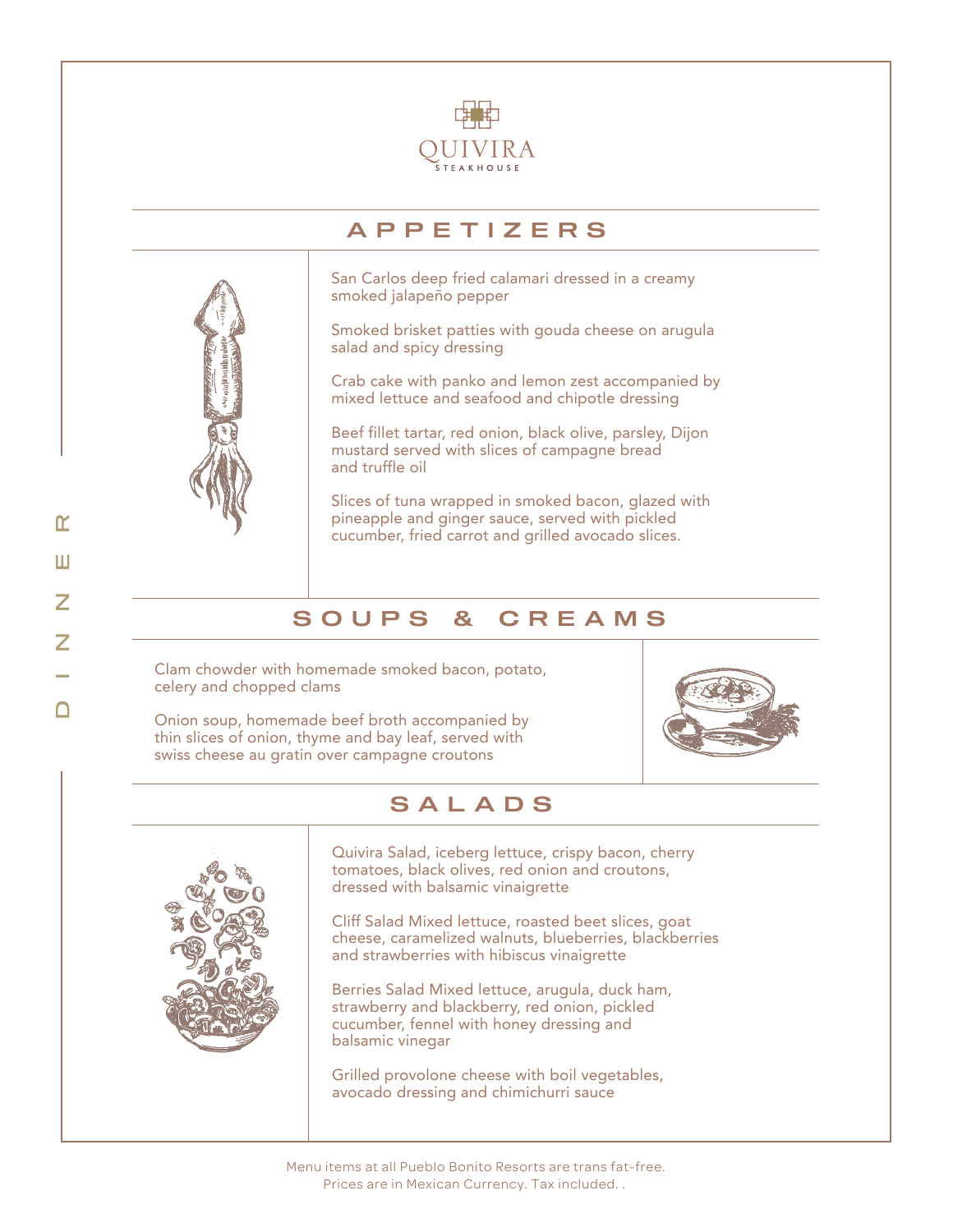

# POULTRY

Grilled chicken breast, scented with olive oil, fine herbs and lemon zest, on a black quinoa salad with cherry tomato, cucumber, mint, parsley, red onion, grilled avocado and radish



#### FISH & SEAFOOD



Kampachi fillet on a salad of mixed lettuce, cherry tomato, red onion, pineapple and grilled watermelon with lemon and ginger dressing

Grilled octopus, grilled cambray potato with herbs, pickled pepper salad

### CHEF SELECTION

Smoked pork ribeye glazed with gravy sauce, confit vegetables and mashed potatoes

Rack of aged lamb with apple, mint and ginger gravy sauce, asparagus and brussels sprouts



#### PRIME STEAKS



Filete Migñon (340 gr) Petite Filet (230 gr) Rib Eye (340 gr) New York (340 gr)

#### SIDES

Mashed Potatoes Mac and Cheese Roasted cauliflower with cheese sauce Cambray potatoes with herbs, truffle oil and parmesan cheese Brussel sprouts with gravy sauce and crispy bacon Baked mushrooms with onion brûlé and herbs Roasted asparagus with garlic oil, lemon zest and parmesan cheese